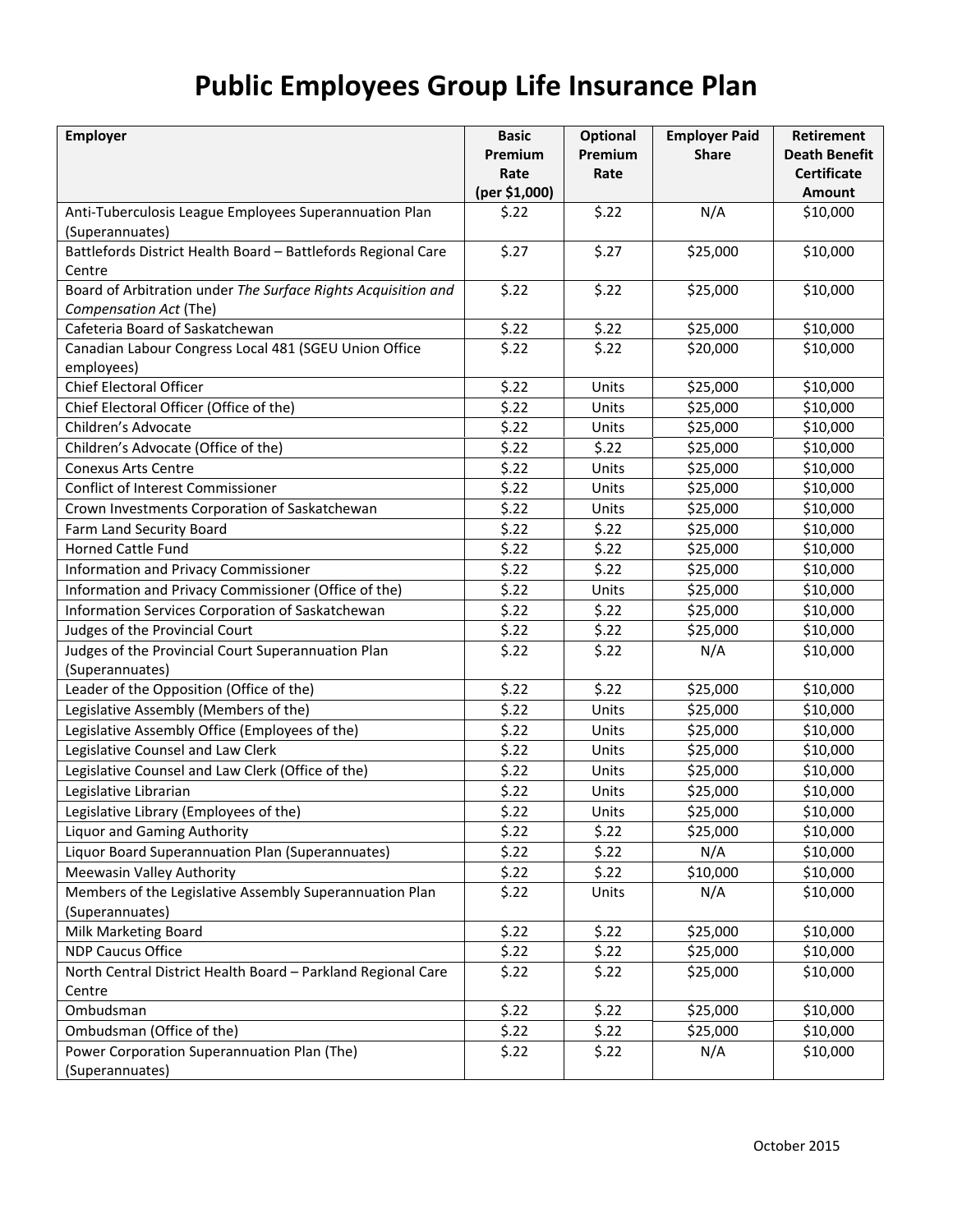| <b>Employer</b>                                           | <b>Basic</b>  | <b>Optional</b> | <b>Employer Paid</b> | <b>Retirement</b>    |
|-----------------------------------------------------------|---------------|-----------------|----------------------|----------------------|
|                                                           | Premium       | Premium         | <b>Share</b>         | <b>Death Benefit</b> |
|                                                           | Rate          | Rate            |                      | <b>Certificate</b>   |
|                                                           | (per \$1,000) |                 |                      | <b>Amount</b>        |
| <b>Prairie Diagnostic Services</b>                        | \$.22         | \$.22           | \$25,000             | \$10,000             |
| <b>Provincial Auditor</b>                                 | \$.22         | \$.22           | \$25,000             | \$10,000             |
| Provincial Auditor (Office of the)                        | \$.22         | \$.22           | \$25,000             | \$10,000             |
| Public Employees' Pension Plan (Superannuates)            |               |                 |                      |                      |
| <b>CUPE 600-3</b>                                         | \$.22         | Units           | N/A                  | \$10,000             |
| PS/GE SGEU                                                | \$.22         | \$.22           | N/A                  | \$10,000             |
| Out-of-Scope                                              | \$.22         | Units           | N/A                  | \$10,000             |
| Public Service of Saskatchewan as defined by The Public   |               |                 |                      |                      |
| Service Act, 1998                                         |               |                 |                      |                      |
| <b>CUPE 600-3</b>                                         | \$.22         | Units           | \$25,000             | \$10,000             |
| PS/GE SGEU                                                | \$.22         | \$.22           | \$25,000             | \$10,000             |
| Labour Service                                            | \$.22         | \$.22           | \$25,000             | \$10,000             |
| Out-of-Scope                                              | \$.22         | Units           | \$25,000             | \$10,000             |
| <b>Public Service Superannuation Plan (Superannuates)</b> |               |                 |                      |                      |
| <b>CUPE 600-3</b>                                         | \$.22         | Units           | N/A                  | \$10,000             |
| PS/GE SGEU                                                | \$.22         | \$.22           | N/A                  | \$10,000             |
| Out-of-Scope                                              | \$.22         | Units           | N/A                  | \$10,000             |
| Saskatchewan Archives Board                               | \$.22         | \$.22           | \$25,000             | \$10,000             |
| Saskatchewan Arts Board                                   | \$.22         | \$.22           | \$25,000             | \$10,000             |
| Saskatchewan Assessment Management Agency                 | \$.22         | \$.22           | \$25,000             | \$10,000             |
| Saskatchewan Crop Insurance Corporation                   | \$.22         | \$.22           | \$14,000             | \$10,000             |
|                                                           |               |                 | \$10,000 (non-       |                      |
|                                                           |               |                 | permanent            |                      |
|                                                           |               |                 | employees)           |                      |
| Saskatchewan Film and Video Development Corporation       | \$.22         | Units           | 2X basic salary      | \$10,000             |
| Saskatchewan Government Insurance                         |               |                 |                      |                      |
| <b>COPE</b>                                               | \$.22         | \$.22           | \$30,000             | \$10,000             |
| Management                                                | \$.26         | \$.22           | 2x basic salary      | \$15,000             |
| Executive                                                 | \$.30         | \$.22           | 2x basic salary      | \$25,000             |
| Coachman Insurance - Staff                                | \$.22         | \$.22           | \$30,000             | \$10,000             |
| Coachman Insurance - Management                           | \$.26         | \$.22           | 2x basic salary      | \$15,000             |
| Saskatchewan Health Information Network                   | \$.22         | \$.22           | \$25,000             | \$10,000             |
| Saskatchewan Human Rights Commission                      |               |                 |                      |                      |
| CUPE Local 1871                                           | \$.22         | \$.22           | 3x basic salary      | \$10,000             |
| Out-of-Scope                                              | \$.22         | Units           | \$25,000             | \$10,000             |
| Saskatchewan Impaired Driver Treatment Centre             | \$.22         | \$.22           | \$7,000              | \$10,000             |
| Saskatchewan Institute of Applied Science and Technology  | \$.22         | \$.22           | \$10,000             | \$10,000             |
| Saskatchewan Municipal Board                              | \$.22         | \$.22           | \$25,000             | \$10,000             |
| Saskatchewan Party Caucus                                 | \$.22         | \$.22           | \$25,000             | \$10,000             |
| Saskatchewan Power Corporation                            |               |                 |                      |                      |
| <b>IBEW</b>                                               | \$.22         | \$.22           | \$25,000             | \$10,000             |
| <b>CEP</b>                                                | \$.22         | \$.22           | \$25,000             | \$10,000             |
| Out-of-Scope                                              | \$.22         | \$.22           | \$25,000             | \$10,000             |
| Saskatchewan Professional Teachers Regulatory Board       | \$.22         | Units           | \$25,000             | \$10,000             |
| (Employees of)                                            |               |                 |                      |                      |
| Saskatchewan Telecommunications Holding Corporation       | \$.22         | Units           | \$25,000             | \$10,000             |
| Saskatchewan Telecommunications Pension Plan (The)        | \$.22         | Units           | N/A                  | \$10,000             |
| SaskEnergy Incorporated - In-Scope (eff. Oct 1/13)        | \$.22         | \$.22           | \$25,000             | \$10,000             |
| SaskEnergy Incorporated - Out-of-Scope                    | \$.22         | \$.22           | \$25,000             | \$10,000             |
| Sask. Film Board                                          | \$.22         | \$.22           | \$25,000             | \$10,000             |